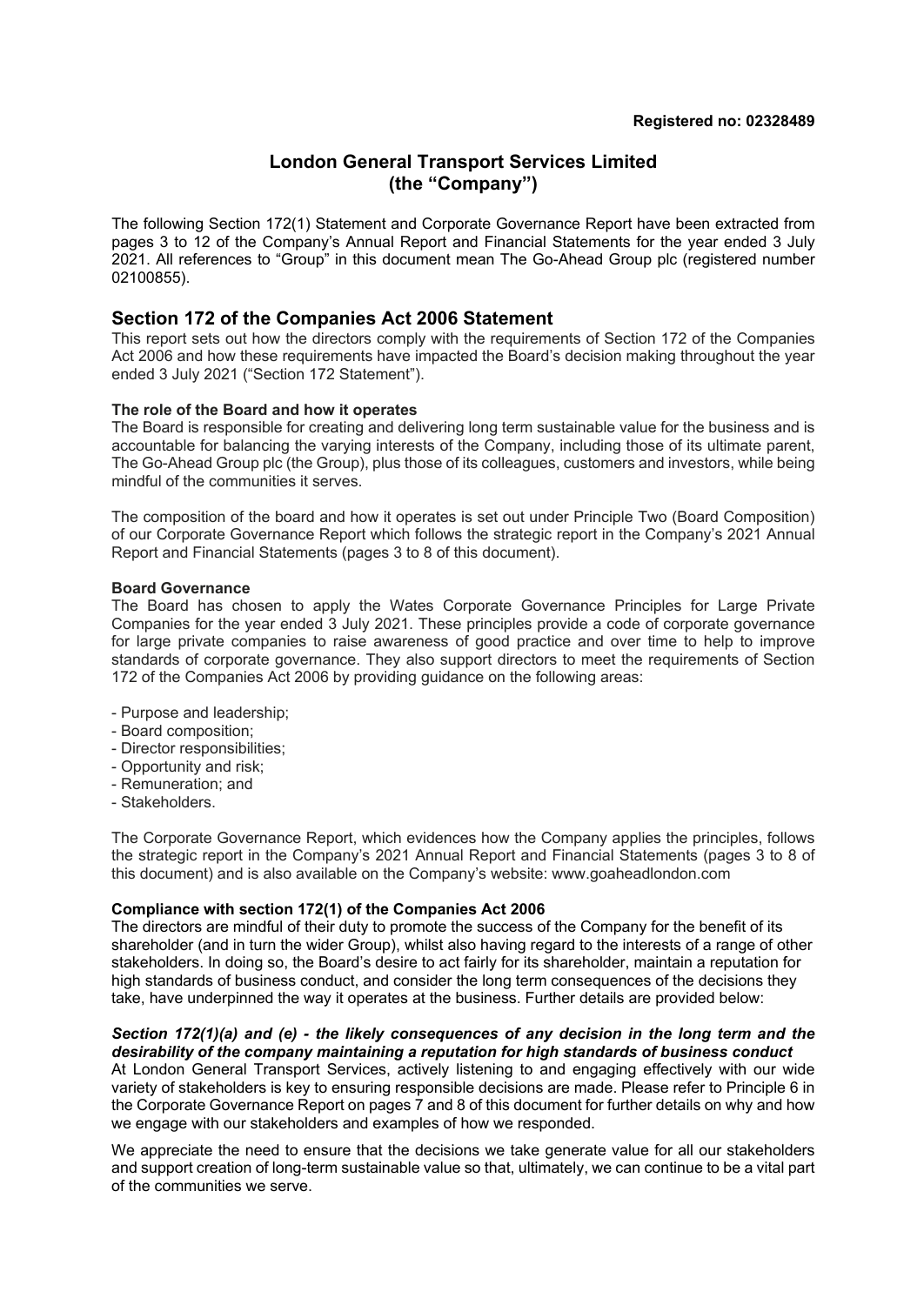The Group's devolved management operating model is a key feature of the Board's decision-making process, with the Group executive directors acting as an intermediary and ensuring there is two-way feedback between the Group Board and Company Board. In line with this established approach, the viability of principal decisions such as, for example, the acquisition of a new operating site at Silvertown and land at River Road, Barking, will first be considered at our Company Board meetings. If approved, the Group executive directors will then submit a proposal to the Group Board. This process supports the Board performing its duties in compliance with the matters set out in paragraphs a-f of section 172 of the Companies Act 2006.

The directors take the good standing and reputation of the Company seriously which is not limited to just operational and financial performance. The strong reputation and positive stakeholder relationships we have developed over many years have never been more important than during the COVID-19 pandemic. During the year, the Company have worked closely and collaboratively with key industry partners, such as Transport for London (TfL), trade unions and the wider supply chain to deliver solutions that ensure that bus service provision remains at the right level, that government policy is brought into effect, and that suitable funding is received to enable essential services to continue to be delivered.

The directors seek to ensure high standards of ethical conduct, honesty and integrity in our business practices. The Board seeks to have a workforce that more rightly reflects diversity of the communities we serve. Please see the Section 172(1)(b) section below for further details.

During the year, the Board approved the Company's modern slavery statement (available on our website at goaheadlondon.com). The Board also considered the data, and narrative, relevant to the Company's Gender Pay Reporting in preparation for external publication, including proposed improvement plans to enhance performance. For example, the Company has set a target that no less than 20% of all employment applications should be from females in order to further diversify our team.

## *Section 172(1)(b) - the interest of the company's employees*

The directors understand the importance of the Company's employees to the long-term success of the business. For details of how the Company proactively engages with its workforce, please refer to Principle 6 in the Corporate Governance Report on pages 7 and 8 of this document.

Safeguarding the health and wellbeing of the Company's employees (and other stakeholders) remains the main priority for the Board. Our 'safety first' culture has been further enhanced in the light of the COVID-19 pandemic over the last 18 months or so. All locations have been the subject of revised risk assessments and associated work practices, in line with government and World Health Organisation advice. We have pro-actively identified colleagues deemed as vulnerable or extremely clinically vulnerable and worked with them to establish furlough status. Most of our frontline colleagues are drivers and we worked with TfL and the wider industry to deliver sealed driving cabs, which is one of a series of measures designed to deliver greatly reduced physical contact. The provision of Personal Protective Equipment has been maintained for all employees and the Company has worked closely with the recognised trade union to deliver covid-safe measures at each of its 17 distinct locations.

Being an employer of choice is important to maintaining a high level of employee retention. The Company provides market competitive remuneration and comprehensive benefit packages. Colleagues are recognised and rewarded for their contribution and commitment.

The Company's workforce is represented by trade unions and employee representatives and the Board strive to foster positive working relationships with them. COVID-19 has seen management and union work harmoniously on many issues, with diarised dialogue, open communication channels, extensive consultation and a genuine desire from both sides to do the right thing.

The Company is committed to employing an inclusive and diverse workforce, enabling all colleagues to reach their full potential, to be empowered and engaged with a strong commitment to personal development. 53% of our colleagues are from a Black, Asian, Minority Ethnic (BAME) background.

Recent appointments to our graduate and apprenticeship schemes have demonstrated our commitment to changes, as has our recently launched and pioneering Equality, Diversity and Inclusion training. The latter of which was developed in partnership with the trade union and supports the 'Show Racism the Red Card' campaign. Additionally, despite the challenges posed by the pandemic, we have supported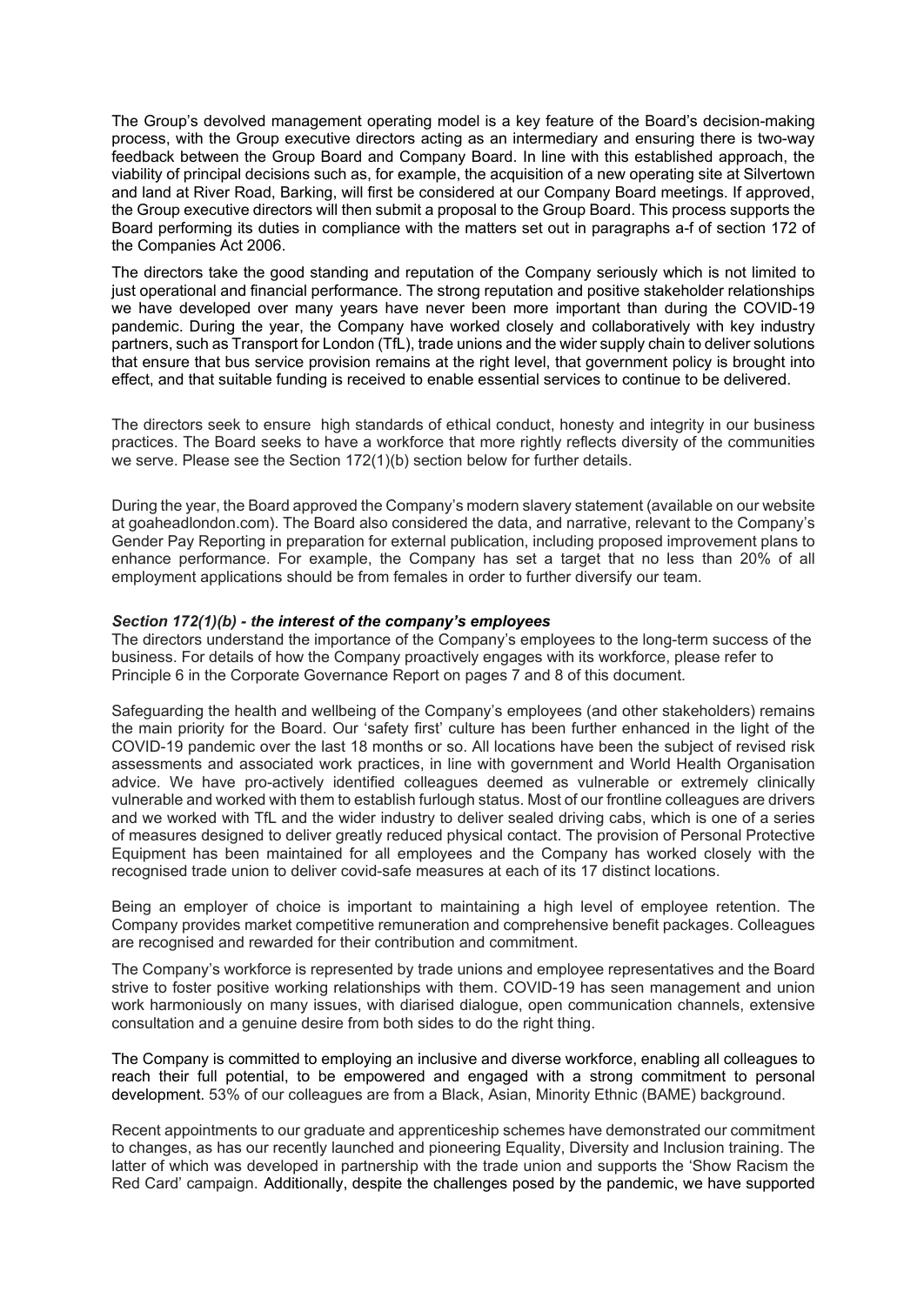female colleagues in submitting nominations for the Everywoman Transport Logistics awards and contributed to the Group's 'Women in Bus' programme.

## *Section 172(1)(c) - the need to foster the company's business relationships with suppliers, customers and others*

The Board regularly reviews how the Company maintains positive relationships with all of its stakeholders, including suppliers, customers and others.

The directors understand the importance of the Company's supply chain in delivering the long-term plans of both the Company and the Group. Through our Sustainable Supply Charter, we demonstrate high standards of integrity, responsibility and professional conduct. We endeavour to support our suppliers to improve the sustainability of their business. We support the Group's compliance and endeavour to pay suppliers in line with the Prompt Payment Code and when the reduction of supplier services has been necessary during the COVID-19 pandemic, we applied a fair and structured process in line with the Company's Sustainable Supply Chain Charter where possible.

Passengers are at the heart of the business and the Board is committed to providing them with safe, convenient and reliable services, building relationships through regular TfL engagement and our own stakeholder contact programme. Passenger satisfaction is a strong indicator of how well we are meeting user needs, and the directors monitor this through monthly surveys conducted by TfL.

In the last six months, we have publicly engaged in debate on the future of the network post-pandemic, with focus on recovery of ridership. This has resulted in ongoing communication with London Travelwatch and we are currently assisting them on a separate campaign they are developing focused on the need for effective bus priority.

Please refer to Principle 6 in the Corporate Governance Report on pages 7 and 8 of this document for further details on how we engage with our customers and suppliers

*Section 172(1)(d) - the impact of the company's operations on the community and environment* As the capital's biggest bus operator, the Company has a far-reaching impact on the Group (as its ultimate parent company) as well as its customers, employees, regulators and the communities it serves. The Company aims to align its business values, purpose and strategy with the social, economic and environmental needs of its stakeholders, embedding responsible and ethical business policies and practices in everything it does. For further information on the impact of the Company's operations on the community and environment, please see our Corporate Governance Report on pages 7 and 8 of this document and our 2021 Sustainability Report available in the environment section of goaheadlondon.com.

## *Section 172(1)(f) - the need to act fairly as between members of the company*

The Company is owned 100% by Go-Ahead Holding Limited. However, the Company's ultimate parent company and controlling party is the Group.

The Group operates a devolved operating model. Whilst day-to-day management of the Group's activities, governance and oversight has been delegated to the Group executive directors, the directors of the Company both individually and collectively support them in this role and the Company is operated as an autonomous business unit. Board meetings are held monthly with the Group executive directors in attendance who scrutinise and challenge the execution of strategy. These more formal meetings are supported by several cross-business forums (such as safety, IT, engineering, HR, diversity and inclusion, commercial, operations and finance) that serve to facilitate the sharing of knowledge, ideas and best practice. This approach encourages the right balance between local and Group initiatives and facilitates fair discussion and decision-making. It also ensures that we deliver more operating collectively than we would independently.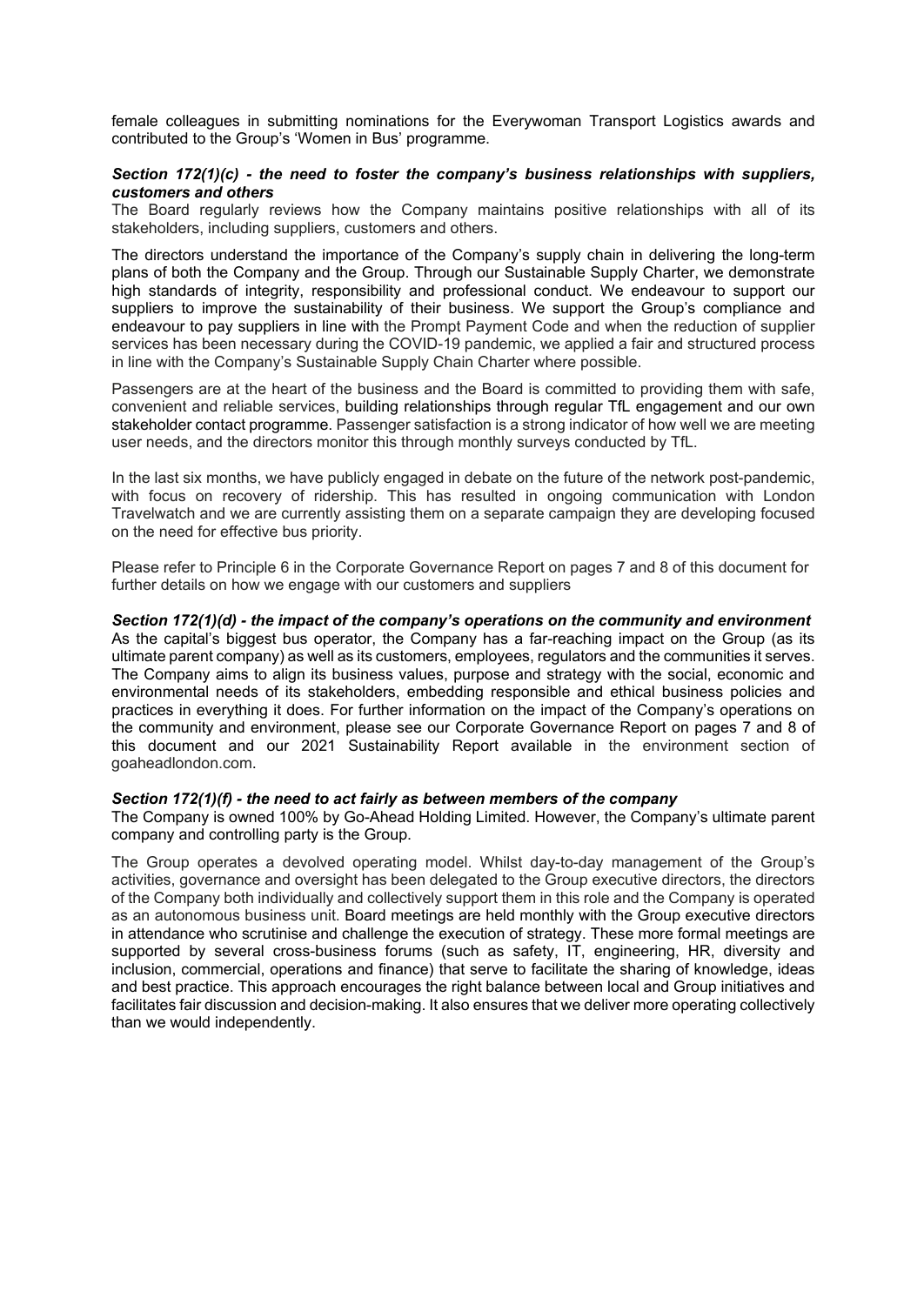# **Corporate Governance Report**

For the year ended 3 July 2021, under The Large and Medium-sized Companies and Groups (Accounts and Reports) Regulations 2008 (as amended by The Companies (Miscellaneous Reporting) Regulations 2018), the Company has applied the **Wates Corporate Governance Principles for Large Private Companies** (published by the Financial Reporting Council (FRC) in December 2018 and available on the FRC website).

We have adopted the disclosure in our 2021 Annual Report and Accounts and set out below is how we have applied the principles over the past year throughout our work.

## **Principle 1 – Purpose and Leadership**

Our purpose and vision is to 'take care of our customers' changing needs today, tomorrow and always. Today, we strive to provide a reliable service that people can trust. Tomorrow, we will help to create a London where every journey is taken care of. We will always strive to maintain our position of being London's 'Bus Operator of choice'. Our values include 'respecting each other and taking personal responsibility, being can do people who are open and approachable, building relationships and working as one team and being forward looking and adaptable'.

Our purpose and values were initially communicated to all colleagues through a series of workshops where colleagues were encouraged to contribute ideas as to how our values can live within our everyday lives and how the Company can practically meet its purpose in real life scenarios. Corporate videos, our intranet 'The Hub', emails, posters and, the Company magazine, "Bus Talk" are used to demonstrate our values in action. Purpose and values are also embedded in our induction and onboarding programmes.

The effectiveness of our purpose and values is measured through customer satisfaction surveys, colleague engagement pulse surveys, public correspondence, stakeholder surveys, absenteeism and turnover key performance indicators.

We operate approximately 160 competitively tendered public transport bus contracts for Transport for London (TfL) from 17 garages across the capital. Our strategy is to maintain our sector leading performance and market position through strong and effective management, providing high quality and cost-efficient operations whilst seeking expansion through additional contract wins and value adding acquisitions. A stable contract base, inflationary revenue growth and cost efficiencies contribute towards the Company's strategy.

We also have a commercial team who undertake planned and emergency rail replacement bus services for Go-Ahead's train operating companies GTR and, up to the expiration of the franchise agreement on 17 October 2021, Southeastern. The team also consider other commercial opportunities outside of the TfL Network.

## **Principle 2 – Board Composition**

For the year ended 3 July 2021, the Board comprised the Group Chief Executive and the Group Chief Financial Officer (the Group executive directors), the Managing Director, Finance Director, Operations Director and Engineering Director. Following the year end, Elodie Brian resigned as Group Chief Financial Officer and a director of the Company with effect from 27 September 2021. She was replaced in these roles by Gordon Boyd who was appointed as Interim Group Chief Financial Officer and director of the Company with effect from and including 28 September 2021 up to and including 28 March 2022 when he resigned. David Brown retired as Group Chief Executive and director of the Company with effect from 5 November 2021 and was succeeded in these roles by Christian Schreyer with effect from the same date.

All directors on the Board during the year were full time employees of either the The Go-Ahead Group plc (the Group) or the Company. This size and composition of the Board are appropriate for our business and ensures that the Board has the appropriate balance of skills, knowledge and experience.

The Group Chief Executive chairs the Board and promotes a culture of open and constructive debate. This role is separate to that of the Managing Director who is empowered to operate the business autonomously with the support of the Finance Director, Operations Director and Engineering Director. Board meetings are held monthly with the Group executive directors in attendance who scrutinise and provide independent challenge to the Board's execution of strategy. In addition, there are cross business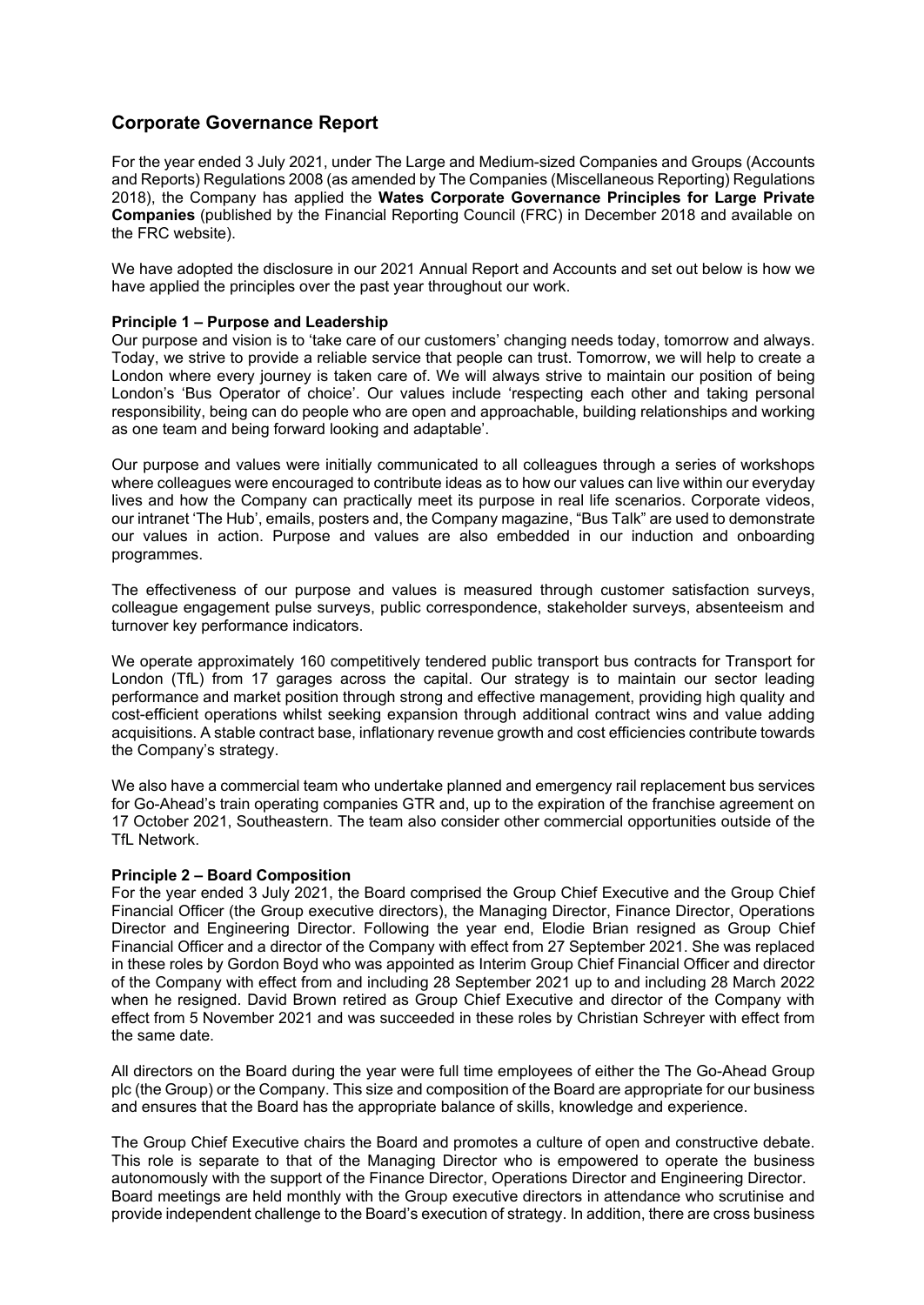forums that operate at Managing Director, Finance Director, Engineering Director and Operations Director levels. When circumstances permit, the Group Chair visits annually to conduct a deep dive into execution of the strategy and there are regular visits by Group Non-Executive Directors that challenge both our strategy and objectives.

The Managing Director reports to the Group executive directors directly on day to day management issues, including risk, and is responsible for ensuring compliance with the Group's policies and procedures.

The Board is committed to developing a more diverse workforce, including at the most senior levels. For further details on the work we have undertaken on diversity and inclusion throughout the year, please see our Section 172 Statement on pages 1 to 3 of this document.

The Board believes that continuous director training and development supports board effectiveness. With the ever-evolving regulatory landscape in which the Company operates, it is critical that the Board maintains a good working knowledge of the transport sector and how the Company operates within its sector, as well as being aware of recent and upcoming developments in the wider legal and regulatory environment. Examples of training and development opportunities provided to all directors during the year included modern slavery, GDPR and cyber threats. To assist the Board in undertaking its responsibilities, regular presentations are provided from senior management. Where required, support is also provided from Group Company Secretariat.

Whilst a formal board evaluation does not take place, the Group executive directors' individual effectiveness was assessed as part of the Group's wider annual review. The individual director effectiveness for the other directors was assessed by functional key performance indicators and formal appraisal interviews.

## **Principle 3 – Director Responsibilities**

The Board holds eleven scheduled meetings a year with all directors expected to attend all Board meetings. The Board receives regular and timely information (at least monthly) on all key aspects of the business including health and safety, road safety, financial performance and KPIs, capital expenditure, contracts and tendering, operating and engineering performance, people and engagement, market and competition and industrial relations.

The Group Board reviews governance processes, including policies and procedures, on at least an annual basis to ensure that these remain appropriate. The Company complies with the Group Policies and Procedures Manual and reports its compliance to the Group annually on a self-certification basis. This also includes an Operating Company Board Procedures Manual which sets out formal procedures for the working of the board, delegated authorities, the timely provision of appropriate information and the duties and responsibilities of directors, including standards of conduct and compliance. This Operating Company Board Procedures Manual is based on the Manual used by the Group.

The Board has established robust procedures for ensuring that its power to authorise conflicts of interest is operated in accordance with the Companies Act 2006. All directors are required to make the Board aware of any other commitments and actual/potential conflicts of interest that could interfere with their ability to act in the best interests of the Company.

The Board believes in equal opportunities and apply fair and equitable employment practices. Our Code of Conduct states that all employees should be treated with respect and that their health, safety and basic human rights should be protected. All our colleagues are required to adhere to our Anti-bribery and Corruption policy. We also have a zero-tolerance approach to sexism, racism, bigotry, or any unfair treatment of anyone with a protected characteristic.

## **Principle 4 – Opportunity and Risk**

The Board seeks out opportunity whilst mitigating risk. Our core market is the provision of safe and profitable public transport contracts for TfL. Tender opportunities are evaluated on a route by route basis taking account of proximity to our operating locations and garage capacity. Other commercial value opportunities, e.g., rail replacement contracts, are considered individually.

The Company recognises the distinction between risks that are outside of its control or against which mitigations are limited and those risks that the Company has an appetite for. A summary of the Company's key principal risks and mitigations are as outlined in the Strategic Report.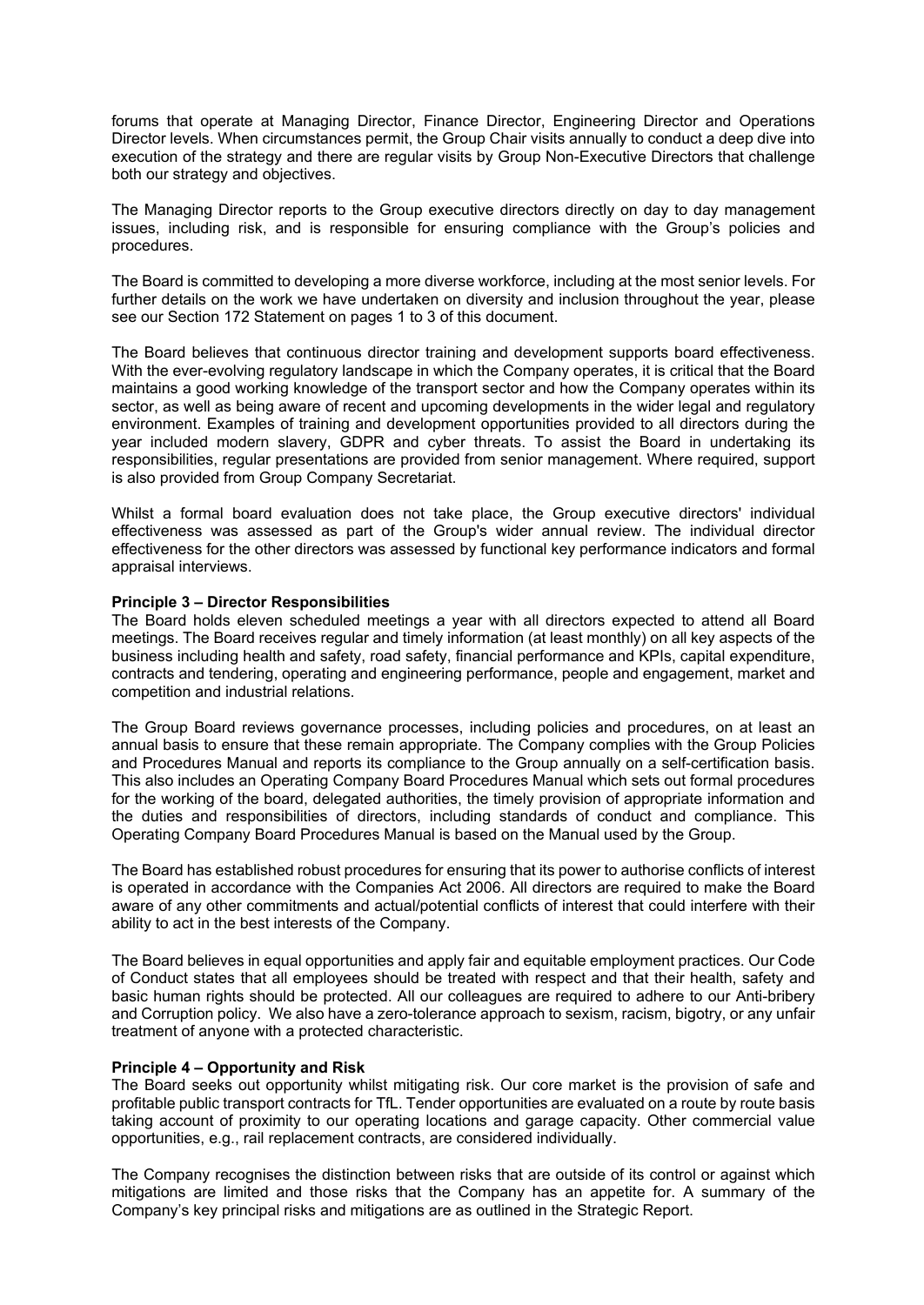Ultimate accountability of risk identification and management lies with the Managing Director, supported by all other directors on the Board. At operational level, there are internal audit functions embedded within each functional discipline.

The assessment of key principal and emerging risks is embedded within the day-to-day operations of the Company. Such assessments are consolidated and reviewed as part of monthly Board reporting as well as being reported to the Group twice a year in accordance with full year and half year results reporting. As part of this reporting process, risk reports are completed which outline the key principal and emerging risks facing the Company, provide an explanation of the procedures in place to mitigate and manage such risks and prioritise the most important risks from both an inherent and residual perspective. These reports are then discussed with the Group executive directors at bi-annual risk board meetings with discussion focused on the most important risk and control areas within the business. Following such meetings, the Group executive directors report to the Group audit committee with final approval being granted by the Group Board for key risks that could have a material impact on the Group performance, strategy or business model.

The level of risk the Company is willing to take to achieve its strategic objectives, together with the level of risk shock that it can withstand is aligned with that set out in the Group's risk appetite statement. The Company benchmarks its bi-annual risk reporting against the Group's risk appetite statement, with any key risks being identified and discussed with the Group executive directors at bi-annual risk board meetings.

## **Principle 5 - Remuneration**

Remuneration arrangements are based on the principles that reward should be sufficient to attract and retain high calibre directors, senior management and the wider workforce.

For the London General Transport Services Board members, remuneration is determined by the Group Board in line with the Group's Senior Management Remuneration Policy. Remuneration is structured to support both the financial objectives and the strategic priorities of the Group in a manner which is aligned with shareholders' and stakeholders' long-term interests. The directors' remuneration is disclosed on page 36 (note 6) of the Company's 2021 Annual Report and Financial Statements.

During the year, the Group executive directors were remunerated by the Group. For further details of the remuneration policy which applied to the Group executive directors together with details of the remuneration paid to them in the 2021 financial year, please see pages 108 to 142 of the Group's 2021 Annual Report and Accounts.

Remuneration for administrative staff is guided by salary scales which are adjusted each year in line with headline company rate which is normally derived from an average of the settlements agreed with the recognised trade union, Unite. Exceptional performance can be rewarded by discretionary bonuses. Management salaries are subject to a similar cost of living review and a separate performance related bonus. Remuneration for the wider workforce, such as bus drivers and engineers, is driven by a collective bargaining process which allows for the Company's management team to set priorities and adjust remuneration to meet specific demands, taking into account the labour market, workforce aspirations, operating conditions and competitor activity.

During the year, the Board considered the data and narrative relevant to the Company's Gender Pay Reporting in preparation for external publication, including proposed plans to enhance performance. In London General Transport Services, the mean pay gap of 5.7% is equivalent to 97p which is significantly lower than the 14.4% national average. Likewise, the median pay gap of 3.7% (or 61p) is also substantially lower than the 15.4% national median. At London General Transport Services, the opportunity to receive a bonus is heavily influenced by length of service. The mean bonus gap is 11.4% (or £218.72), which is significantly better than the national average of 66.8%.

## **Principle 6 – Stakeholder Relationships and Engagement**

The Board is clear on the importance of good governance and effective to deliver our purpose and to protect the Company's brand, reputation and relationships with all our stakeholder community including the Group, TfL, passengers, workforce, government and local authorities, suppliers and the local communities in which we work. The Board believes that listening and engaging effectively with our key stakeholders is critical to ensuring that the right decisions are made which consider their needs and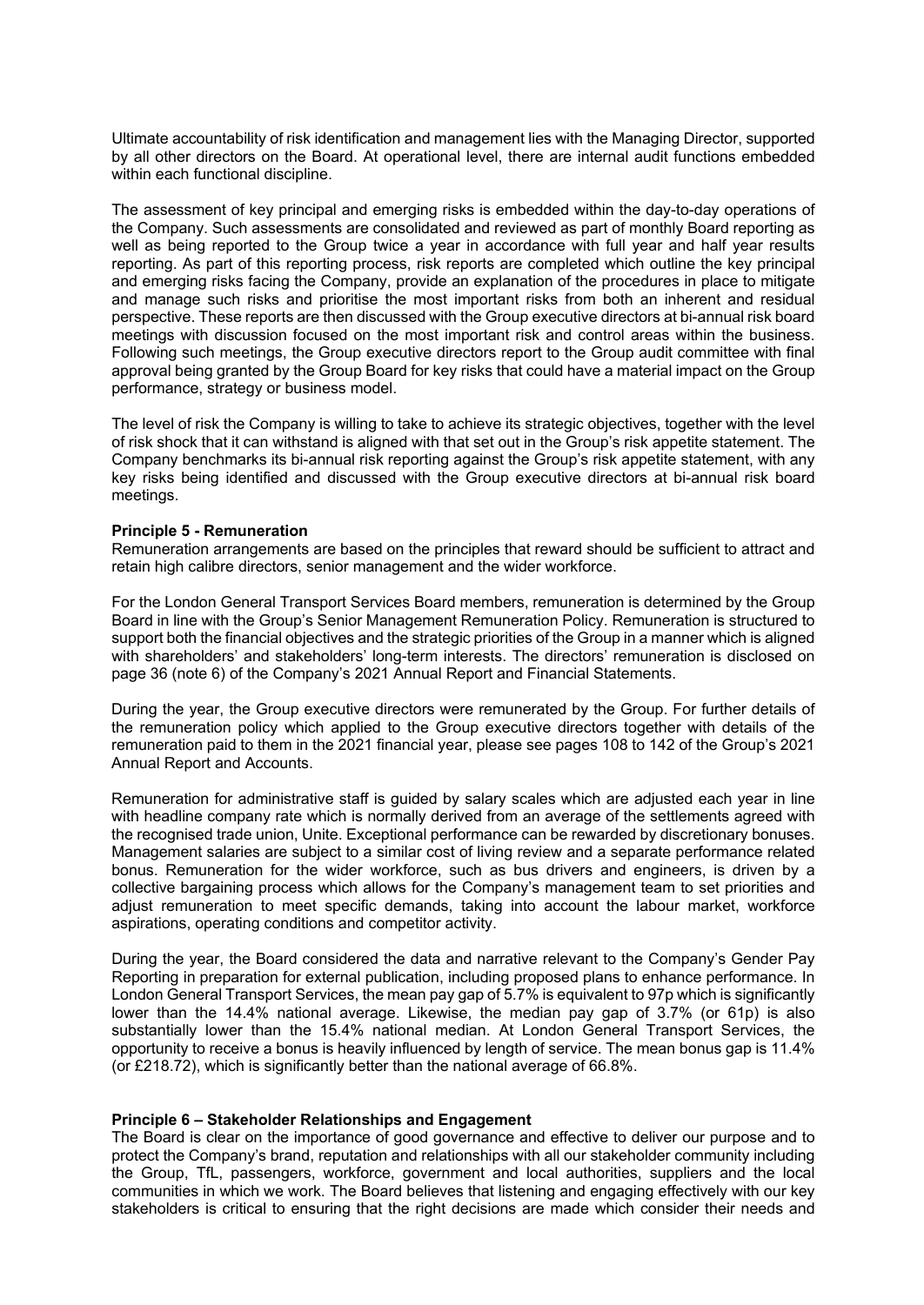priorities. An established reporting process is in place, where the Company is required to report formally to the Group Board on what engagement has taken place with our key stakeholders and the outcome of such engagement.

## *The Go-Ahead Group plc (the Group)*

The Group is the Company's ultimate parent. The Board believe that effective communication and proactive engagement with the Group is paramount in establishing a mutual understanding of both the Company's and the Group's wider objectives. The Group executive directors, who also sit on the Company's Board, form the primary communication route between the Company's Board and the Group Board. This facilitates effective open, transparent and two-way engagement, the feedback from which forms part of the Board's strategic discussions.

In addition to monthly Board meetings, each Director attends group wide forums such as Finance Directors Forum, Operations Directors Forum, Engineering Directors Forum and the Risk Forum. These individual forums feed into the Bus Business Steering Group (BBSG) attended by all bus managing directors. They have proven invaluable during the COVID-19 pandemic helping to shape the Company's response and actions through sharing knowledge and lessons learnt from across the Group, improving collaboration and cultivating a 'Better Together' ethos.

## *TfL*

As our primary customer, the Company engages with TfL both operationally, to apply the best standards and practice, and strategically to ensure that public service transport continues to meet the changing needs of our passengers and to keep London moving.

The Managing Director takes an active role in the London-wide Bus Operators' Forum (BOF), additionally there are dedicated groups on specific subjects e.g. Safety BOF and Engineering BOF. These forums discuss any issues in the network and drive forward current initiatives.

During the COVID-19 pandemic, TfL held weekly calls with all operators, updating them on a variety of topics e.g. COVID-19 testing, marketing campaigns, cleaning regimes and mask wearing on the network.

## *Passengers*

Passenger needs are constantly evolving, and we build a greater understanding of them through regular meetings and consultation with TfL, in addition to our own analysis of an ever-changing market.

Our interaction with TfL on this topic ensures we understand, and deliver, their strategy through partnership working, based on two-way dialogue. TfL report on customer satisfaction metrics, which is constantly reviewed by management and, where required, is the subject of a focused improvement plan through driver training and mentoring. TfL monitor customer satisfaction through the Bus Customer Experience Survey (BCES) which measures such things as driver interaction and information announcements.

We additionally engage with London Travelwatch, politicians, academics and other interested parties, to ensure they have a better understanding of our role and responsibilities.

## *Workforce*

The Company regularly communicates with its employees through the intranet site, internal media, newsletters and business updates. 'The Hub' is the Company intranet which is updated regularly and ensures all London General Transport Services employees receive accurate and timely information from the business. The employee portal, toolbox talks, garage open forums, weekly trade union meetings and visits to bus stands are examples of some of the other channels the Company uses to engage with its employees.

This year regular pulse colleague engagement surveys have been performed to gain feedback from employees and identify areas of improvement, especially throughout the COVID-19 pandemic. The Board considers the results of all employee engagement surveys a good barometer of the workforce's confidence in the Company's strategic direction, optimism in the future and career opportunities.

The Company has a formal whistleblowing policy in place where employees can, in confidence, raise legitimate concerns about wrongdoing within their workplace. This policy is reviewed by the Board on